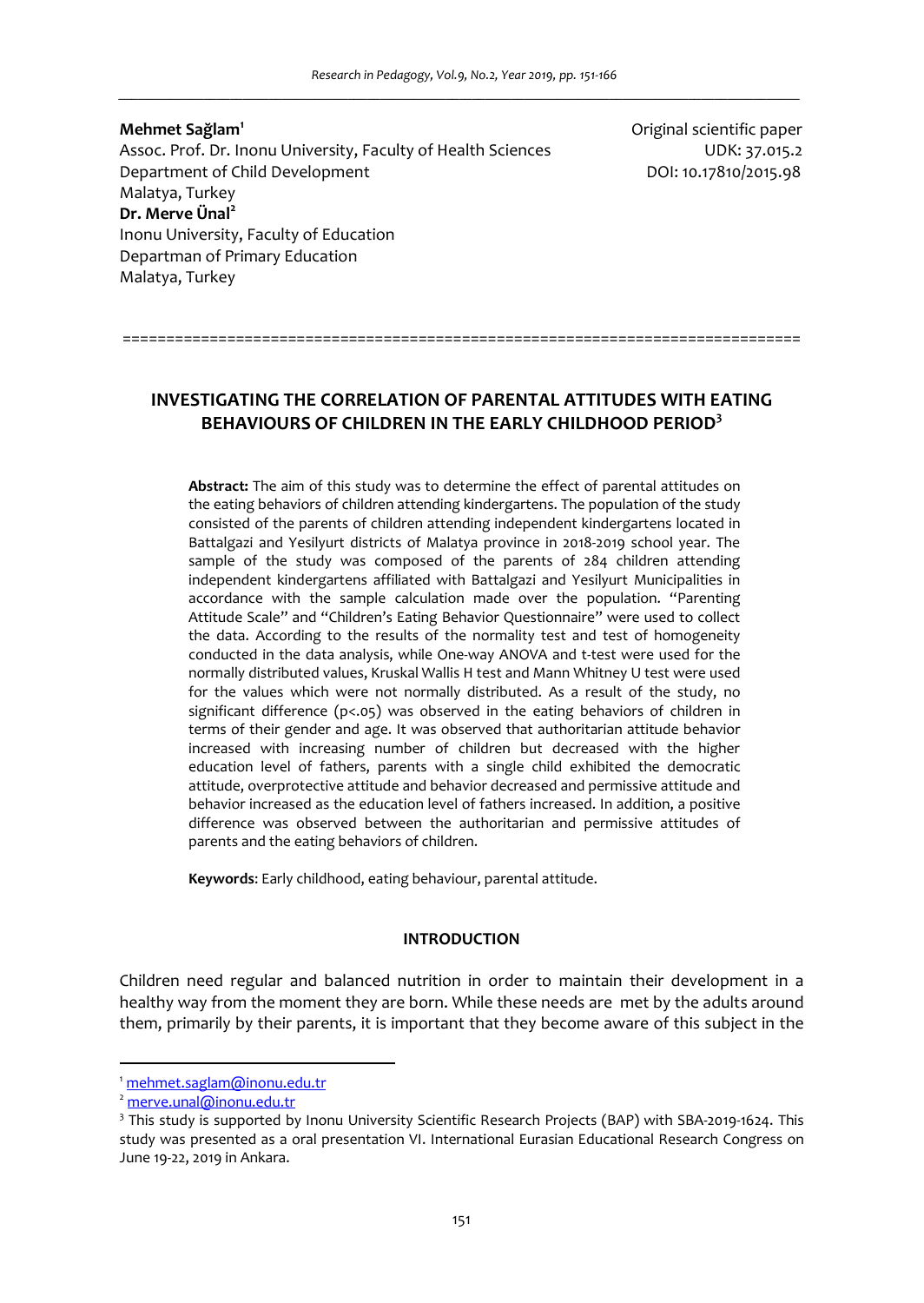following period. The problems experienced in nutrition lead to health problems such as obesity and are a factor affecting the development negatively in general. We are expected to support children about healthy eating behavior from the early period and this issue needs to be a part of the education process (MAGEP, 2007; Kutlu and Civi, 2009; Kobak and Pek, 2015). İt is seen that gains and indicators for children to acquire healthy eating habit are involved in preschool education program (Aral et al., 2011). The studies have shown that eating related problems have increased recently and especially weight gain and obesity have appeared as an important issue in developed and developing countries. Changing lifestyles have also affected eating habits and it is stated that there have been significant increases in the consumption of ready and artificial foods, thus affecting children too much. This change in eating habits has caused weight problems in children and approximately one third of children experiencing this problem in the early childhood period were determined to have this same problem in adulthood (Zametkin, et al., 2004; Uskun et al., 2005; Anonymous, 2010). It is expressed that the transition to supplementary food from the use of breast milk in infants significantly affect the obesity risk in the early childhood period (Okdemir and Esen, 2018). These data show that overweight and obesity have become an increasing issue among children. In addition, it is also known that some parents feed the children inadequately and turn the feeding action into a crisis. Eating behavior which has become a serious problem in children is shaped starting from the early childhood period. This formation process is affected by the family life of the child, attitudes of the parents and the education process if the child is attending a school.

Malnutrition is reported to affect different parts of society, primarily pregnant women and children aged 0-6 years (Arli et al., 2017). The studies on nutrition have reported that nutritional problems have increased 10 times compared to the 1970s and about 10% of children in the world will face these problems in the near future. The World Health Organization states that the number of obese people in the world increased from 400 million to 700 million people from 2008 to 2015 and the number of overweight individuals increased from 1.4 billion to 2.3 billion people. In the USA, it was determined that 16.3% of the children aged between 2- 19 years were obese between 2003-2006 and these rates did not change in 2011-2012 period. While the obesity prevalence in the children aged between 0-5 years in Turkey in 2010 was determined as 10.1% in boys and 6.8% in girls, 26.4% of the children were determined to be overweight and obese. According to the OECD's 2017 report, it was determined that one out of every six children living in these countries was obese or overweight and one in two adults living in OECD countries was overweight or obese. In the studies covering Asia, Africa and Europe, it has been reported that the obesity prevalence increased by 30% in the last decade (Demirezen and Cosansu, 2005; Uskun et al., 2005; Ogden et al., 2014; Tedik, 2017). These data show that eating behavior in children has become an important problem. The eating problem experienced by children can be considered not only as eating too much but also as eating less, resisting to eat or having a conflict with the parent in the eating action.

As in many aspects, the development of eating behaviors in children are shaped during the early childhood period. Obesity is reported to be seen most commonly in the first year of life, 5-6 years of age and the puberty period (Koksal and Ozel Gokmen, 2008). In this shaping process, different factors such as physical activity, duration of watching TV, sleep habits, preventive health services, newborn nutrition and eating habits gained in the childhood period are effective and especially the family communication and parental attitudes directly affect children. Parental attitudes defined as a phenomenon involving belief, value, attitude and behaviors of parents about their children are among the most important factors determining the family communication. The effects of parents are seen as the root of many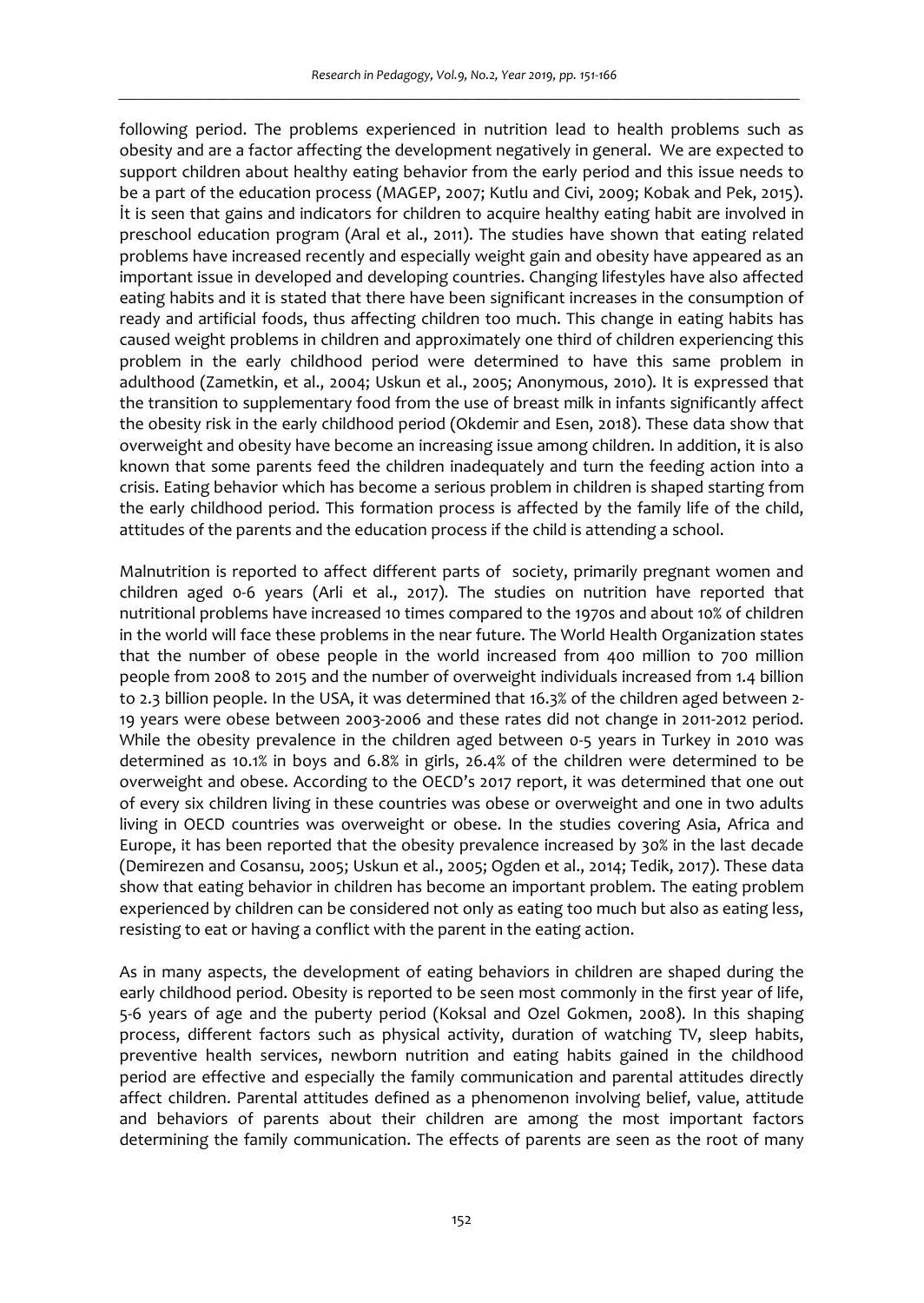behaviors of children (Kurtulmus and Temel 2003; Palut, 2008; Tedik, 2017; Okdemir and Esen, 2018). Being a parent is a task which implies a lot of responsibilities (Thayer and Zimmerman, 2003). Parents should be aware of this and adjust their attitudes accordingly (Palut, 2008). The family type in which children are raised affects both their personalities and social behaviors (Yavuzer, 1993). Raising children who are socially adaptive to the environment and can answer social expectations is directly associated with parental attitudes and it is emphasized that the communication of children, modelling their parents' attitudes and behaviors, with third parties is directly affected by these attitudes (Aksoy, 2016). Eating behavior style in children is reported to be completed at the end of the preschool period (Ashcroft et al., 2008). Besides, parents are in an important position in the healthy nutrition of children and their awareness of nutrition (Koksal and Ozel Gokmen, 2008). Family structure and family habits are shown to be among the factors affecting the obesity in children. In addition, parents' nutrition attitudes, their income status and mothers' working status are reported to be significant factors in the emergence of nutrition problems in children. Furthermore, the importance of parental attitude and cooperation in the treatment of obesity is emphasized (Pyle et al., 2006; Chan, 2008; Ergul and Kalkim, 2011; Ogden et al., 2014). Based on this information, this study was conducted to examine the correlation between parental attitudes and the eating habits of children.

#### **METHOD**

### **Research Model:**

In this study, the aim was to determine the effect of parental attitudes of children attending kindergartens on the children' eating behaviors. The study was designed in a descriptive survey model aiming to define the situation as it was presented.

### **Study Group:**

The population of the study was composed of the parents of children attending independent kindergartens located in Battalgazi and Yesilyurt districts of Malatya province in 2018-2019 school year. The sample of the study included the parents of 284 children attending independent kindergartens affiliated with Battalgazi and Yesilyurt Municipalities in accordance with the sample calculation conducted over the population.

*Table 1. Distribution of the Children Participating in the Study According to their Demographic Characteristics* 

| Demographic Characteristics |     |      |  |
|-----------------------------|-----|------|--|
| Gender                      | n   | %    |  |
| Girl                        | 143 | 50   |  |
| Boy                         | 141 | 50   |  |
| Total                       | 284 | 100  |  |
| Age of child                | n   | $\%$ |  |
| 4 years                     | 59  | 21   |  |
| 5 years                     | 145 | 51   |  |
| 6 years                     | 80  | 28   |  |
| Total                       | 284 | 100  |  |
| Birth order                 | n   | %    |  |
| First child                 | 153 | 54   |  |
| One of middle children      | 31  | 11   |  |
| The last child              | 100 | 35   |  |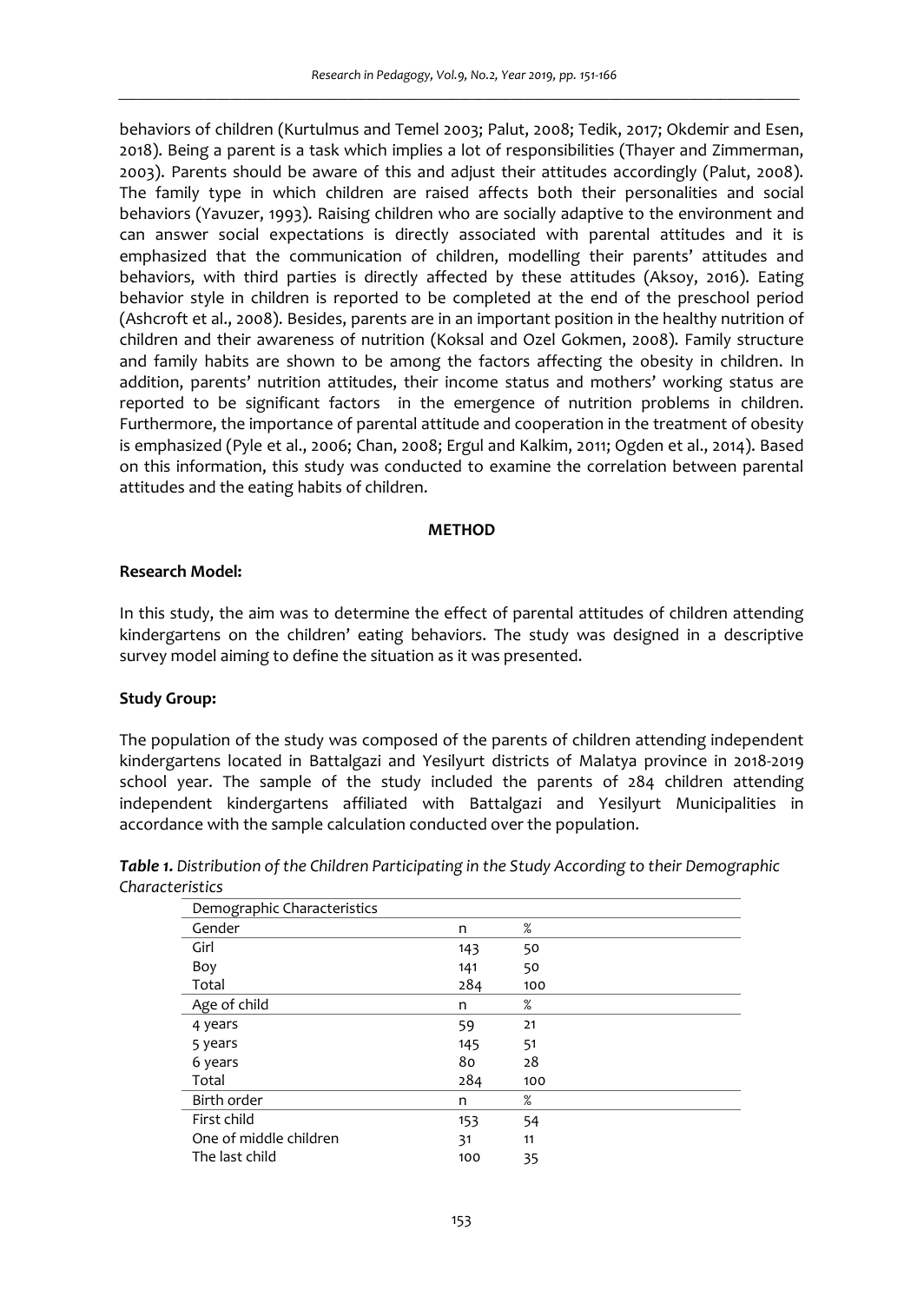| Total           | 284 | 100  |
|-----------------|-----|------|
| Chronic Disease | n   | $\%$ |
| Yes             | 26  |      |
| No              | 258 | 91   |
| Total           | 284 | 100  |

*Table 2. Distribution of Demographic Characteristics of the Parents of Children Participating in the Study* 

| Demographic Characteristics      | n   | $\%$         |
|----------------------------------|-----|--------------|
| Female                           | 229 | 81           |
| Male                             | 55  | 19           |
| Total                            | 284 | 100          |
| 1 child                          | 68  | 24           |
| 2 children                       | 154 | 54           |
| 3 children                       | 48  | 15           |
| 4 and more                       | 14  | 5            |
| Total                            | 284 | 100          |
| <b>Education Level of Mother</b> |     |              |
| Literate                         | 2   | $\mathbf{1}$ |
| Primary School                   | 21  | 7            |
| Secondary School                 | 19  | 7            |
| High School                      | 73  | 26           |
| Associate degree                 | 34  | 12           |
| Undergraduate                    | 116 | 41           |
| Graduate                         | 18  | 6            |
| Total                            | 283 | 100          |
| <b>Education Level of Father</b> |     |              |
| Primary School                   | 12  | 4            |
| Secondary School                 | 25  | 9            |
| High School                      | 61  | 22           |
| Associate degree                 | 39  | 14           |
| Undergraduate                    | 118 | 42           |
| Graduate                         | 26  | 9            |
| Total                            | 281 | 100          |
| Family Income Level              |     |              |
| Low                              | 14  | 5            |
| Middle                           | 243 | 86           |
| High                             | 27  | 9            |
| Total                            | 284 | 100          |
| Mother's working status          |     |              |
| Employed                         | 135 | 48           |
| Unemployed                       | 148 | 52           |
| Total                            | 283 | 100          |
| Father's working status          |     |              |
| Employed                         | 266 | 94           |
| Unemployed                       | 17  | 6            |
| Total                            | 283 | 100          |

## **Data Collection Tools**

In the study, "General Information Form" for obtaining information about the children and their parents, "Parenting Attitude Scale" (ETO) developed by Karabulut Demir and Sendil (2008) for determining parental attitudes, "Children's Eating Behavior Questionnaire"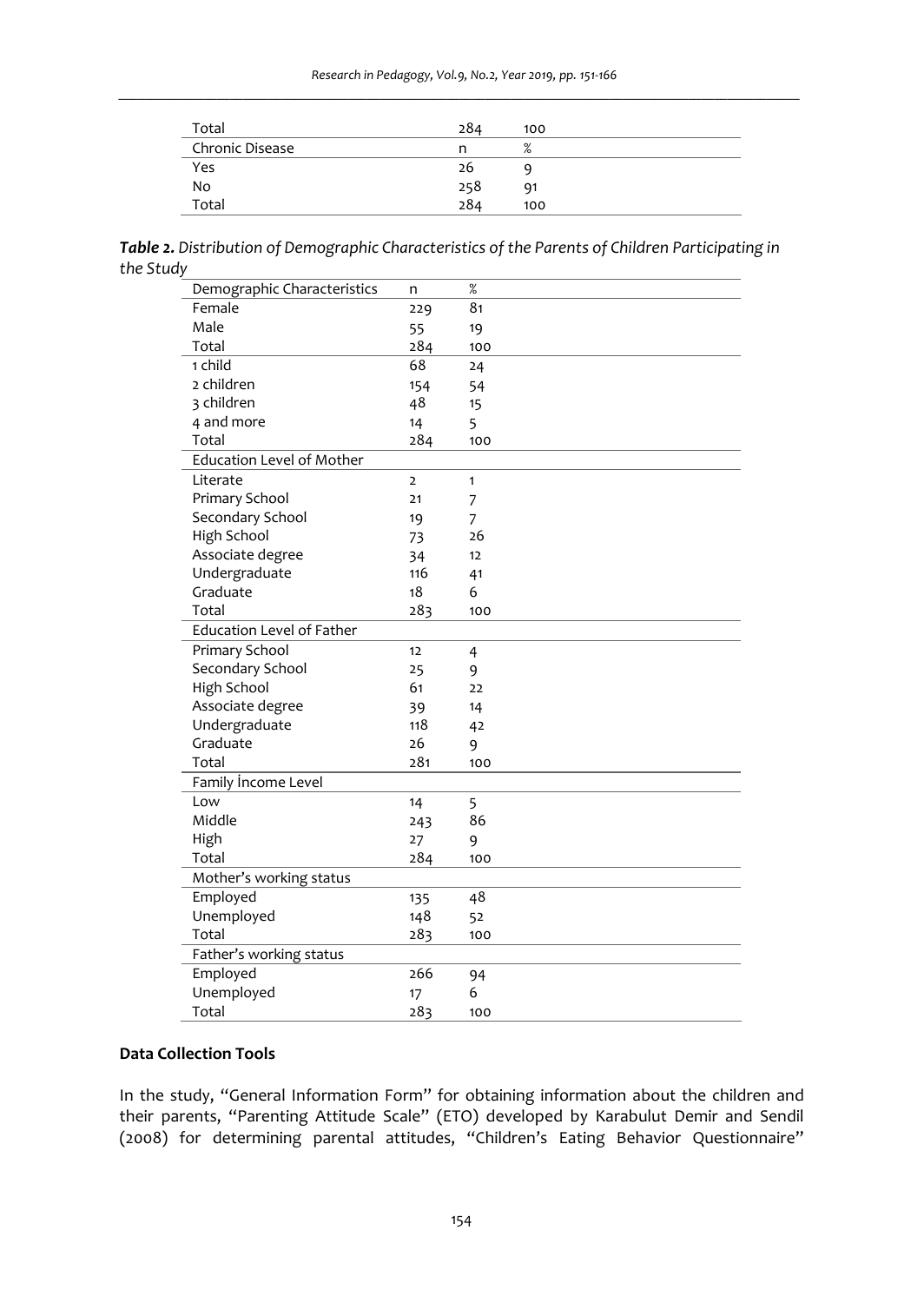adapted to Turkish by Yilmaz, Esmeray and Erkorkmaz (2011) for determining the eating behaviors of children were used. All of the data collection tools were filled out by the parents of the children. The General Information Form includes questions about the child's gender, chronic illness, height and weight, gender of the parent filling out the form, child's age, birth order, number of children, family income level, parents' working status, and education level.

"Parenting Attitude Scale (PAS)" which was developed by Demir Karabulut and Sendil (2008) is composed of 46 items and four subscales including democratic attitude (17 items), authoritarian attitude (11 items), overprotective attitude (9 items) and permissive attitude (9 items). Parents are determined to have the attitude of the subscale from which the parents obtain a high score. As a result of the reliability analyses, the Cronbach's alpha values were calculated as .83 for Democratic subscale, .76 for Authoritarian subscale, .75 for Overprotective subscale, and .74 for Permissive subscale. In this study, Cronbach's alpha values were found to be .88 for Democratic subscale, .78 for Authoritarian subscale, .76 for Overprotective subscale, and .72 for Permissive subscale.

"Children's Eating Behavior Questionnaire" which was developed by Wardle, Guthrie, Sanderson, Rapoport (2001). It was adapted to Turkish by Yilmaz, Esmeray and Erkorkmaz (2011) and was used to determine children's appetite. Children's Eating Questionnaire is composed of 35 items and eight subscales including responsiveness to food (5 item), enjoyment of food (5 item), satiety responsiveness (7 item), slowness in eating(4 item), fussiness (3 item), emotional overeating (4 item), emotional undereating (4 item), and desire for drinks (3 items). As a result of the reliability analyses, the Cronbach's alpha values were between 0.61-0.84. Reliability coefficient of the whole scale was calculated 0.69.

### **Data Collection Method:**

At the data collection stage, preschool teachers or researchers delivered the Parenting Attitude Scale and Children's Eating Behavior Questionnaire to the parents and they were collected in the same way.

### **Data Analysis:**

According to results of the normality test and homogeneity test conducted in data analysis, One Way ANOVA and t test were used for normally distributed data and Kruskal Wallis H test and Mann Whitney U test were used for data which were not normally distributed. When significant differences were observed between the groups, the cause of the differences was determined by using Tukey test for those showing normal distribution and by using Dunnett's C test for those without normal distribution from Post Hoc Multiple comparison tests. Pearson Correlation Coefficient was used in correlation analysis in examining the correlations between the scales as well as the correlations of the overall scales with their subscales. While interpreting the results obtained from the data analysis, the significance level was used as 0.05.

### **RESULTS**

Table 3 and Table 4 show the results indicating the correlation between some demographic characteristics of the children and their total scores of Children's Eating Behavior Questionnaire (CEBQ).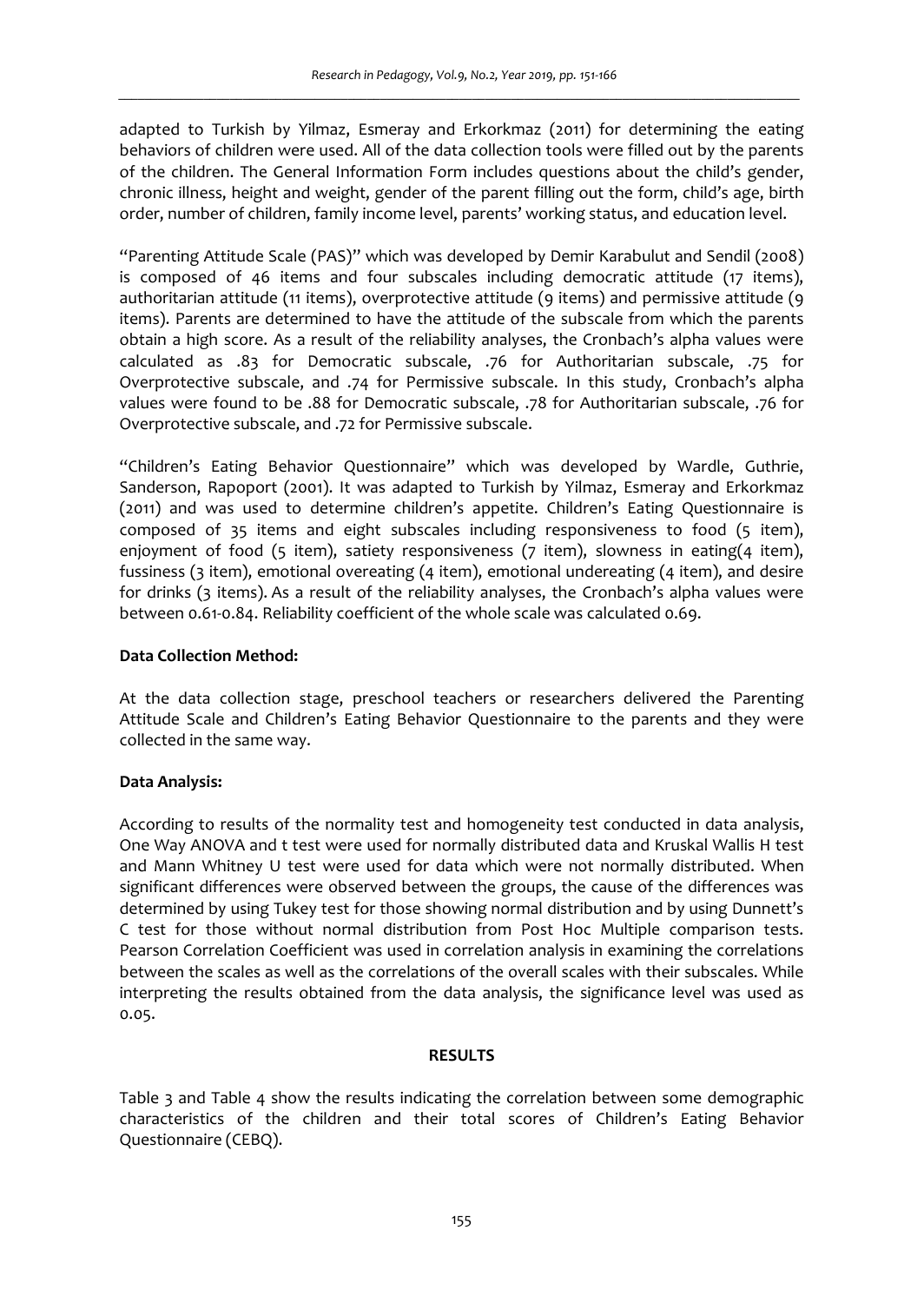| <b>CEBQ</b>               | <b>Variables</b>              | n              | $\overline{\mathbf{X}}$ | s.d   | F     | p       | <b>Multiple</b><br>comparison |
|---------------------------|-------------------------------|----------------|-------------------------|-------|-------|---------|-------------------------------|
|                           | 1 child                       | 68             | 2.69                    | .26   |       |         |                               |
| Number of                 | 2 children                    | 154            | 2.64                    | .32   | 1.34  | .259    |                               |
| children                  | 3 children                    | 48             | 2.59                    | $-37$ |       |         |                               |
|                           | 4 and more                    | 14             | 2.53                    | .36   |       |         |                               |
|                           | First child                   | 153            | 2.65                    | .29   |       |         |                               |
| <b>Birth order</b>        | One of the<br>middle children | 31             | 2.63                    | .37   | .292  | .747    |                               |
|                           | Last child                    | 100            | 2.61                    | .35   |       |         |                               |
|                           | Literate                      | $\overline{2}$ | 2.77                    | .04   |       |         |                               |
|                           | Primary school                | 21             | 2.76                    | .38   |       |         |                               |
| Mother's                  | Secondary<br>School           | 19             | 2.58                    | .33   |       |         |                               |
| <b>Education Level</b>    | High School                   | 73             | 2.62                    | .38   | 1.742 | .111    |                               |
|                           | Associate<br>degree           | 34             | 2.65                    | .27   |       |         |                               |
|                           | Undergraduate                 | 116            | 2.81                    | .28   |       |         |                               |
|                           | Graduate                      | 18             | 2.63                    | .31   |       |         |                               |
|                           | Primary School                | 12             | 2.58                    | .45   |       |         |                               |
|                           | Middle School                 | 25             | 2.65                    | .39   |       |         |                               |
| <b>Father's Education</b> | High School                   | 61             | 2.65                    | .27   |       |         |                               |
| Level                     | Associate<br>degree           | 39             | 2.50                    | .30   | 1.894 | .096    |                               |
|                           | Undergraduate                 | 118            | 2.66                    | $-33$ |       |         |                               |
|                           | Graduate                      | 26             | 2.71                    | .27   |       |         |                               |
|                           | Low                           | 14             | 2.65                    | -34   |       |         |                               |
| Income                    | Middle                        | 243            | 2.62                    | $-32$ | 2.269 | .105    |                               |
|                           | High                          | 27             | 2.76                    | .26   |       |         |                               |
|                           | 4 years                       | 59             | 2.72                    | .30   |       |         |                               |
| Child's age               | 5 years                       | 145            | 2.59                    | .30   | 3.628 | $.028*$ | 4-5 years                     |
|                           | 6 years                       | 80             | 2.65                    | .36   |       |         |                               |

*Table 3. Results of ANOVA Test Related to CEBQ Total Scores and number of Children, Birth Order, Parental Education Level, İncome, and Child's age* 

\*p<.05

According to Table 3, there was no significant correlation between CEBQ total score of children and their birth order, income levels, parental education status and number of children (p>.05). There was a significant correlation between the CEBQ total scores and ages of the children (p<.05). When the cause of the difference was examined, it was seen that the CEBQ scores of 4-year-old children were higher than those of 5-year-olds.

| Table 4. Results of t-test regarding the CEBQ total scores and the children's gender and presence |  |
|---------------------------------------------------------------------------------------------------|--|
| of chronic disease                                                                                |  |

| <b>CEBQ</b>            | <b>Variables</b> | n   |      | s.d. |      | đt    |         |
|------------------------|------------------|-----|------|------|------|-------|---------|
| Gender                 | Girl             | 143 | 2.68 | .35  | 2.37 | 282   | $.018*$ |
|                        | Boy              | 141 | 2.59 | .28  |      |       |         |
| <b>Chronic Disease</b> | Yes              | 26  | 2.58 | .42  |      |       | .512    |
|                        | No               | 258 | 2.64 | .31  | .665 | 27.75 |         |

\*p<.05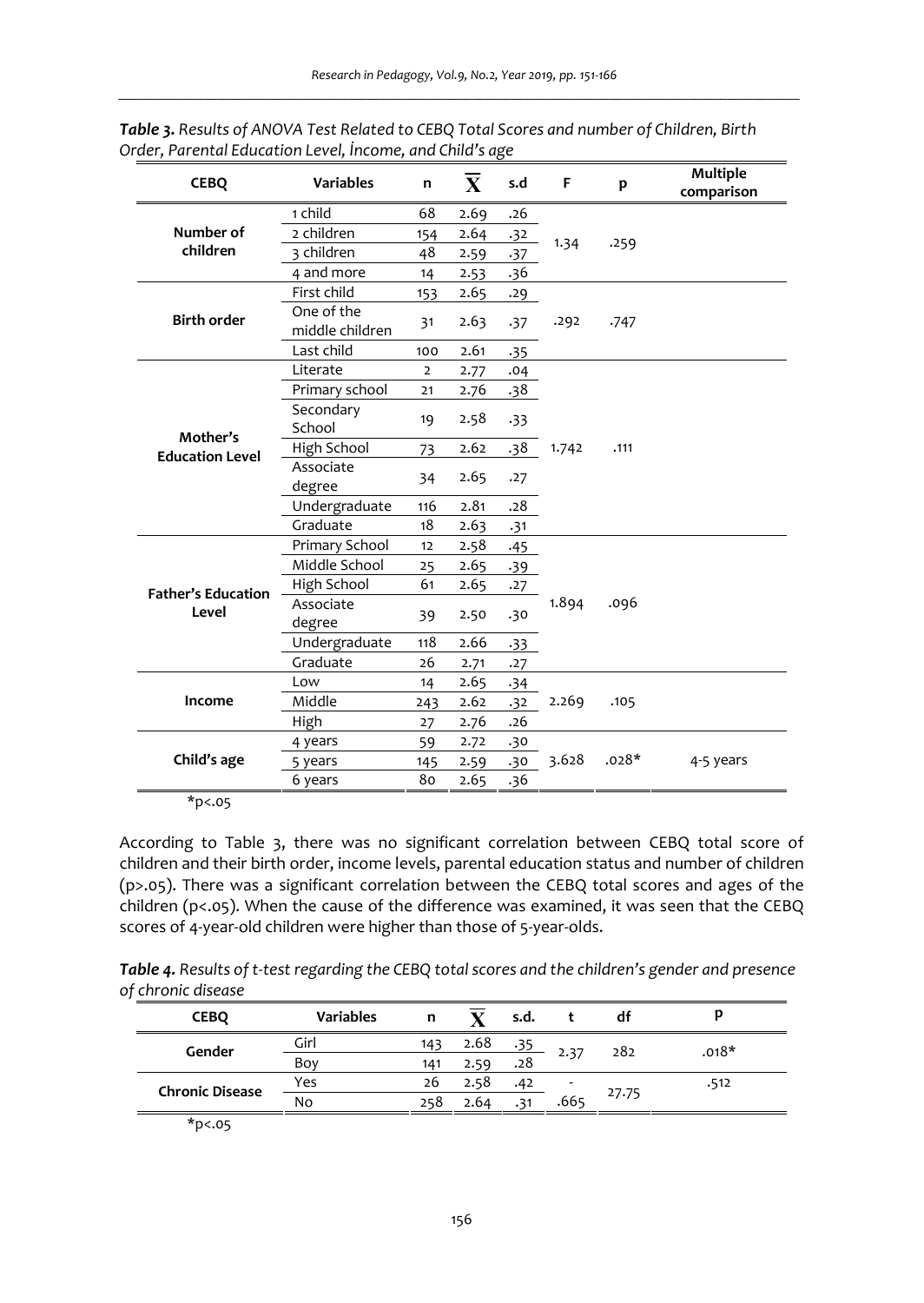According to Table 4, there was no significant correlation between CEBQ total scores of children and chronic illness (p>.05). There was a significant correlation between CEBQ total scores and the children' gender (p<.05). CEBQ scores of girls were higher than CEBQ scores of boys.

Tables 5, 6, 7, 8 and 9 show the results showing the correlation between some demographic characteristics of the parents and the total scores of the subscales of the Parenting Attitude Scale (PAS).

| <b>Democratic</b><br>attitude | <b>Variables</b>              | n   | Rank<br>mean | df | $X^2$  | p       | Multiple<br>comparison    |
|-------------------------------|-------------------------------|-----|--------------|----|--------|---------|---------------------------|
|                               | 1 child                       | 68  | 166.77       |    |        |         |                           |
| Number of                     | 2 children                    | 154 | 129.97       | 3  | 12.245 | $.007*$ | 1-2 children              |
| Children                      | 3 children                    | 48  | 155.92       |    |        |         |                           |
|                               | 4 or more                     | 14  | 116.43       |    |        |         |                           |
|                               | First children                | 153 | 154.38       |    |        |         |                           |
| <b>Birth order</b>            | One of the<br>middle children | 31  | 142.63       | 2  | 8.140  | $.017*$ | First child-last<br>child |
|                               | Last children                 | 100 | 124.29       |    |        |         |                           |

*Table 5. Kruskal Wallis test related to PAS Democratic attitude subscale scores and the number of children and birth order* 

 $\overline{*}$ p<.05

When Table 5 was examined, it was determined that there was a significant correlation between the parents' scores of democratic attitude subscale and number of children and birth order (p<.05). When the cause of the difference was examined, it was observed that the scores obtained by parents with a single child from democratic attitude subscale were higher than the scores of the parents with 2 children and the total scores obtained by the parents having the first child from democratic attitude subscale were higher than the scores of parents who have the last child.

| Authoritarian<br>attitude | <b>Variables</b>    | $\mathbf n$ | $\mathbf{X}$ | s.d. | F     | p       | Multiple comparison                     |
|---------------------------|---------------------|-------------|--------------|------|-------|---------|-----------------------------------------|
|                           | 1 child             | 68          | 1.70         | .37  |       |         |                                         |
| Number of                 | 2 children          | 154         | 1.91         | .50  | 4.707 | $.003*$ | $2 - 1$                                 |
| Children                  | 3 children          | 48          | 1.77         | .45  |       |         | $4 - 1$                                 |
|                           | 4 and more          | 14          | 2.07         | .55  |       |         |                                         |
|                           | Primary school      | 12          | 2.28         | .71  |       |         | Primary School-                         |
| Father's                  | Secondary<br>School | 25          | 1.69         | .36  |       |         | Secondary School<br>Primary School-High |
| <b>Education</b>          | High School         | 61          | 1.85         | .44  | 3.299 | $.007*$ | School                                  |
| Level                     | Associate<br>degree | 39          | 1.95         | .48  |       |         | Primary school-<br>Undergraduate        |
|                           | Undergraduate       | 118         | 1.80         | .44  |       |         |                                         |
|                           | Graduate            | 26          | 1.84         | .53  |       |         |                                         |

*Table 6. Results of ANOVA test related to PAS authoritarian attitude subscale scores and the number of children and father's education level* 

\*p<.05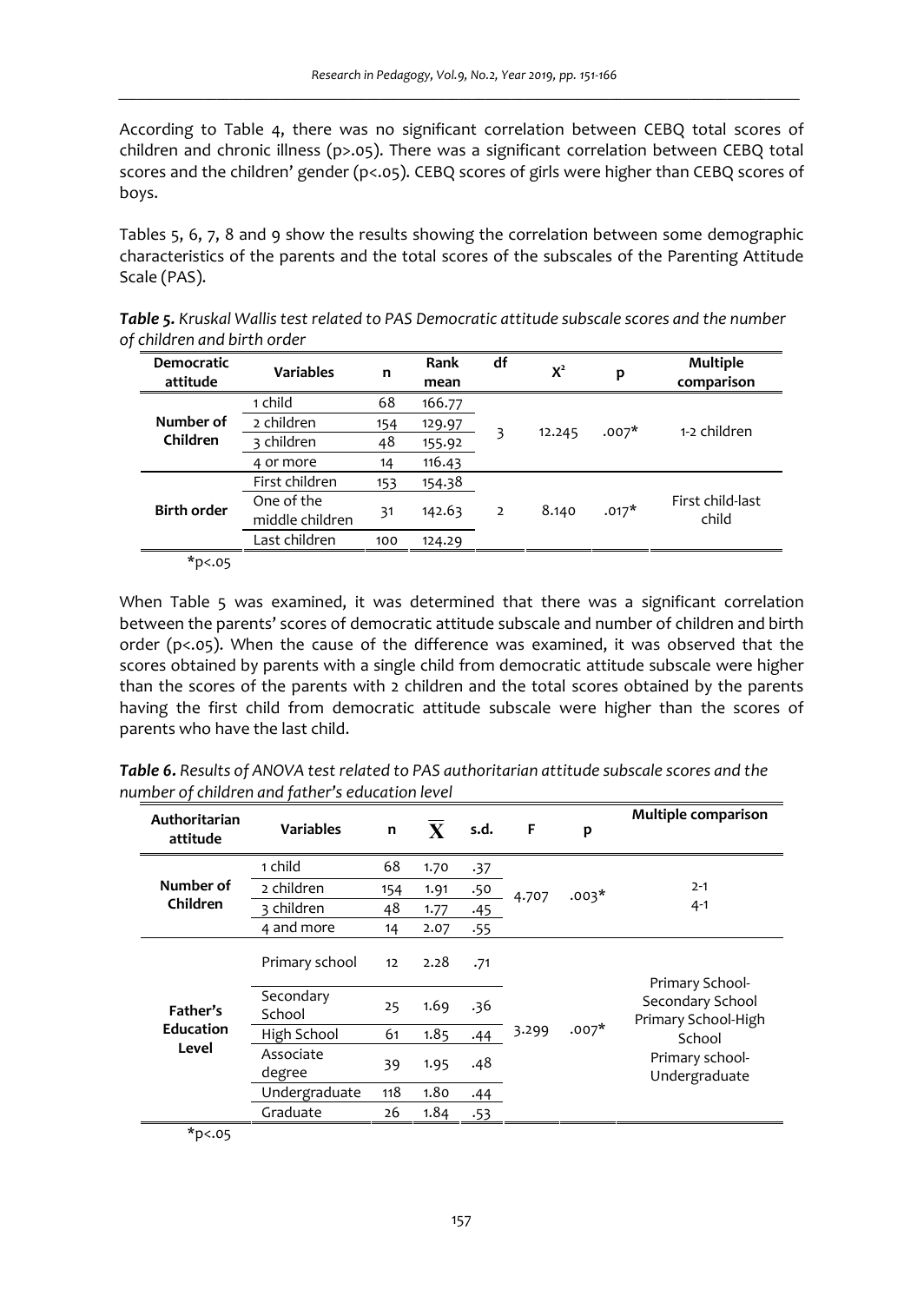When Table 6 was examined, it was determined that there was a significant difference between the authoritarian attitude total scores of the parents and the number of children and father's education level ( $p<0.05$ ). When the cause of the difference was examined, it was observed that authoritarian attitude scores of the parents who have 2 children were higher than the parents who have a single child and authoritarian attitude scores of the parents who have 4 and more children were higher than the scores of parents who have a single child. The authoritarian attitude total scores of the fathers who have the education level of primary school were observed to be higher than the scores of fathers who have the education levels of secondary school, high school and undergraduate.

| Overprotective<br>attitude | <b>Variables</b>    | n              | $\mathbf{X}$ | s.d. | F     | p       | Multiple comparison                                             |
|----------------------------|---------------------|----------------|--------------|------|-------|---------|-----------------------------------------------------------------|
|                            | Low                 | 14             | 4.16         | .51  |       |         |                                                                 |
| <b>Income Level</b>        | Middle              | 243            | 3.83         | .60  | 3.841 | $.023*$ | Low-High                                                        |
|                            | High                | 27             | 3.60         | .76  |       |         |                                                                 |
|                            | Literate            | $\overline{2}$ | 4.16         | .07  |       |         |                                                                 |
|                            | Primary school      | 21             | 4.13         | .50  |       |         |                                                                 |
| Mother's                   | Secondary<br>School | 19             | 4.15         | .50  |       |         | Primary School-<br>Undergraduate<br>Secondary School-           |
| <b>Education</b>           | High School         | 73             | 3.97         | .61  | 4.633 | $.000*$ | Undergraduate<br>High School-Undergraduate                      |
| Level                      | Associate<br>degree | 34             | 3.82         | .52  |       |         |                                                                 |
|                            | Undergraduate       | 116            | 3.63         | .64  |       |         |                                                                 |
|                            | Graduate            | 18             | 3.79         | .60  |       |         |                                                                 |
|                            | Primary School      | 12             | 4.07         | -45  |       |         | Primary School-                                                 |
|                            | Secondary<br>School | 25             | 4.17         | .62  |       |         | Undergraduate<br>Secondary School-                              |
| Father's                   | High School         | 61             | 4.06         | .51  |       |         | Undergraduate                                                   |
| <b>Education</b><br>Level  | Associate<br>degree | 39             | 4.02         | .48  | 9.381 | $000*$  | Secondary School-Graduate<br>High School-Undergraduate          |
|                            | Undergraduate       | 118            | 3.61         | .60  |       |         | High School-Graduate                                            |
|                            | Graduate            | 26             | 3.58         | .71  |       |         | Associate Degree-<br>Undergraduate<br>Associate Degree-Graduate |

*Table 7. Results of ANOVA test related to the overprotective attitude and income level and parental education level* 

\*p<.05

When Table 7 was examined, it was determined that there was a significant difference between the overprotective attitude total scores of the parents and the income level and parental education levels (p<.05). When the cause of the difference was examined, it was observed that the overprotective attitude total scores of the families with a low income level were higher than the overprotective attitude scores of the families with a high income level, overprotective attitude scores of the mothers with primary school, secondary school and high school education level were higher than the mothers with undergraduate education level, overprotective attitude scores of the fathers with primary school, secondary school, high school and associate degree education level were higher than the fathers with undergraduate education level, and the scores of fathers with secondary school, high school and associate degree education level were higher compared to the fathers with graduate education level.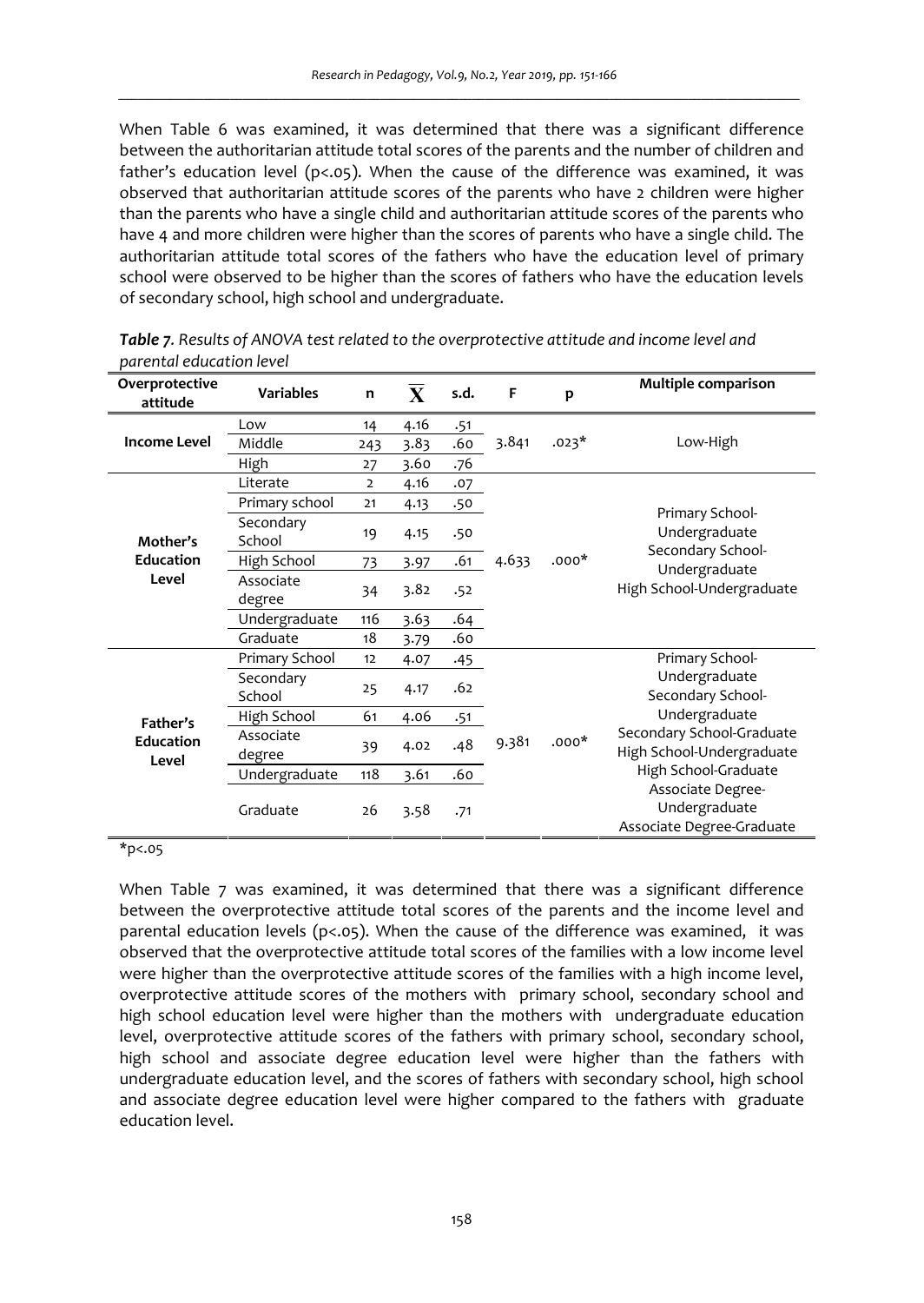| Permissive<br>Attitude    | <b>Variables</b>    | n   | $\mathbf{x}$ | s.d. | F     | p       | Multiple comparison          |
|---------------------------|---------------------|-----|--------------|------|-------|---------|------------------------------|
|                           | 1 child             | 68  | 2.51         | .65  |       |         |                              |
| Number of                 | 2 children          | 154 | 2.33         | .55  | 4.368 | $.005*$ |                              |
| Children                  | 3 children          | 48  | 2.13         | .51  |       |         | $1 - 3$                      |
|                           | 4 and more          | 14  | 2.20         | .61  |       |         |                              |
|                           | Primary school      | 12  | 2.37         | .49  |       |         |                              |
|                           | Secondary<br>School | 25  | 2.06         | .43  |       |         |                              |
| <b>Father's Education</b> | High School         | 61  | 2.24         | .56  |       | $.010*$ | Graduate-Secondary<br>School |
| Level                     | Associate<br>degree | 39  | 2.39         | .62  | 3.061 |         | Graduate-High School         |
|                           | Undergraduate       | 118 | 2.34         | .57  |       |         |                              |
|                           | Graduate            | 26  | 2.64         | .67  |       |         |                              |

*Table 8. Results of ANOVA test related to the permissive attitude subscale and number of children and father's education level* 

 $*p<.05$ 

When Table 8 was examined, it was observed that there was a significant difference between the permissive attitude subscale of parents and the number of children and father's education levels ( $p<0.05$ ). When the cause of the difference was examined, it was observed that the permissive attitude total scores of the parents who have oblz one child were higher than the total scores of the parents who have 3 children and the permissive attitude total scores of fathers with graduate degrees were higher than the fathers with secondary school and high school education levels.

|                          | Mother's<br>Working<br><b>Status</b> | n   |      | s.d. |      | df      |         |  |
|--------------------------|--------------------------------------|-----|------|------|------|---------|---------|--|
| Authoritarian            | Employed                             | 135 | 1.82 | .44  |      | 280.502 | .403    |  |
| attitude                 | Unemployed                           | 148 | 1.87 | .51  | .843 |         |         |  |
| Overprotective           | Employed                             | 135 | 3.73 | .62  |      | 277,482 | $.009*$ |  |
| attitude                 | Unemployed                           | 148 | 3.92 | .61  | 2.63 |         |         |  |
| Permissive               | Employed                             | 135 | 2.42 | .56  |      | 280.563 | $.021*$ |  |
| Attitude                 | Unemployed                           | 148 | 2.26 | .59  | 2.31 |         |         |  |
| $*$ $\sim$ $\sim$ $\sim$ |                                      |     |      |      |      |         |         |  |

*Table 9. Results of t-test on the total scores of PAS subscales and the mother's working status* 

\*p<.05

When Table 9 was examined, it was determined that there was no significant difference between the authoritarian attitude total scores of the mothers and their working status (p>.05). There was a significant difference between the mothers' working status and their total scores of overprotective attitude and permissive attitude subscales (p<.05). While this difference was in favor of the unemployed mothers for overprotective attitude subscale, it was in favor of the employed mothers in permissive attitude subscale.

Table 10 shows correlation analysis results about the correlation between the Children's Eating Behavior Questionnaire scores and the Parenting Attitude Scale scores of the parents.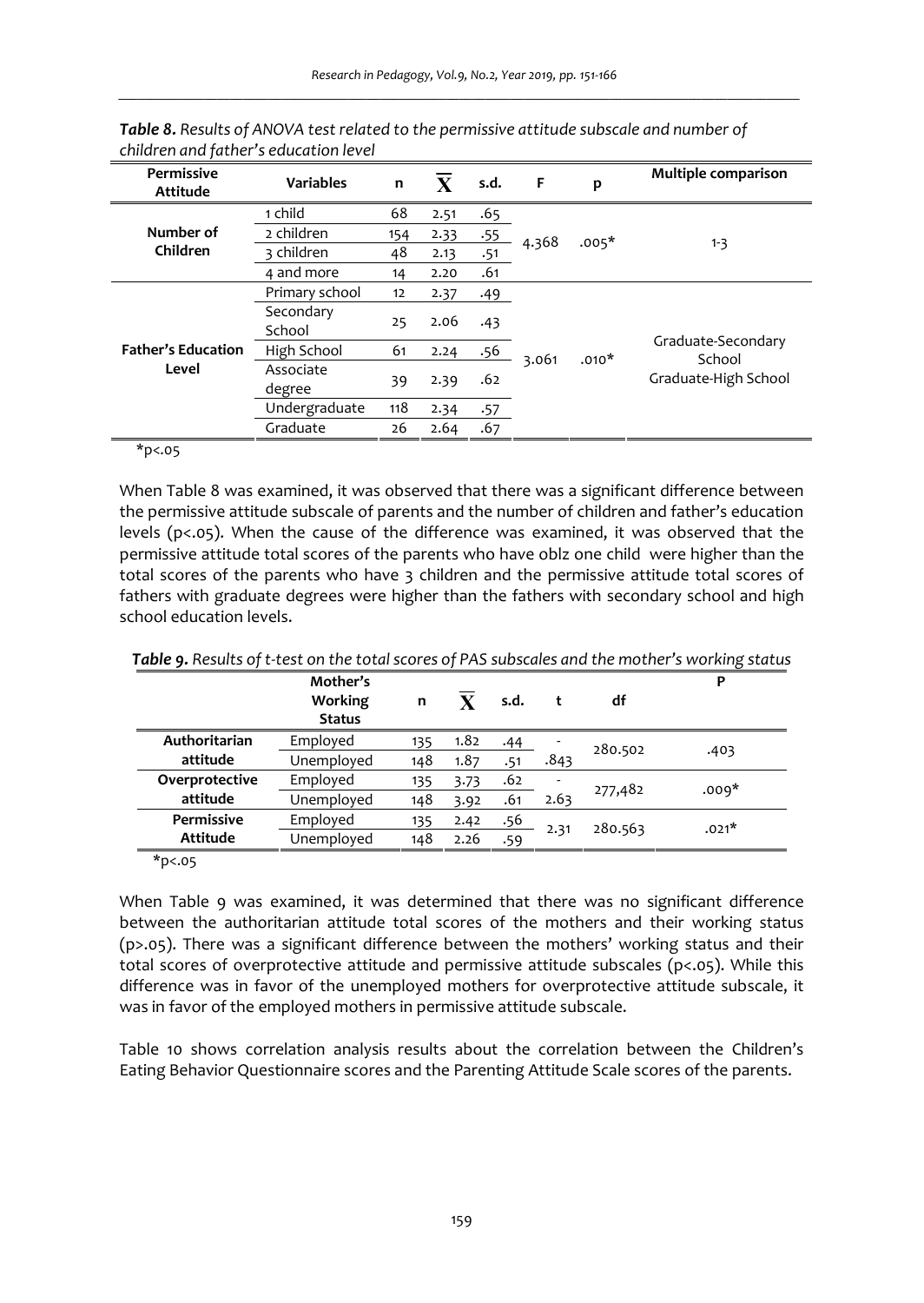| <b>PAS and Subscales</b>   |   | <b>CEBQ</b><br><b>Total Score</b> |
|----------------------------|---|-----------------------------------|
|                            | r | $-0.19$                           |
| Democratic attitude        |   | 754ء                              |
|                            | N | 284                               |
|                            |   | .144                              |
| Authoritarian attitude     | n | $.015*$                           |
|                            | N | 284                               |
|                            |   | .028                              |
| Overprotective attitude    |   | .643                              |
|                            | N | 284                               |
|                            |   | .118                              |
| <b>Permissive Attitude</b> | р | $.047*$                           |
|                            | N | 284                               |
|                            |   | .109                              |
| <b>PAS</b>                 |   | .068                              |
|                            | N | 284                               |

*Table 10. Results of correlation analysis about the correlations between the Parenting Attitude Scale subscale scores of the children and the children's eating behaviors* 

According to Table 10, a positive (r: 0.144) significant (p<.05) but not very strong correlation was observed between the authoritarian attitudes of parents and the eating behaviors of the children. Additionally, a positive (r: 0.118) significant ( $p<0.65$ ) but not very strong correlation was observed between the permissive attitudes of parents and the eating behaviors of the children

# **DISCUSSION, CONCLUSION, and RECOMMENDATIONS**

In this study examining the correlation between the parenteral attitudes of children in the early childhood period and the children's eating behaviors, it was determined that there was a statistically significant correlation between the parents' authoritarian and permissive attitude behaviors and the children's eating behaviors and as the authoritarian and permissive attitude behaviors of the parents increased, the eating behaviors of the children increased. Parents play an important role in determining the children's diet. Whether or not parents allow to determine which foods are appropriate for children and how much it will be given to the child, how much of which food will be eaten, help children to transition to self-feeding by establishing behavioral boundaries (Cited by Unlu et al., 2006). Eating is considered as an indicator of the correlation between parent and child (Satter, 1986). Besides, it is stated that the eating behaviors and problems in children are generally affected by parents' knowledge and attitudes about nutrition (Unvar and Unisan, 2005; Derman and Basal, 2013).

When the literature is examined, it is stated that authoritarian, repressive and controlling diet styles and behaviors of the adults exhibiting the authoritarian attitude negatively affect the fullness and hunger perception development by the children (Faith and Kerns, 2005; Snoek, et al., 2007). The studies have stated that children's eating behavior may change as a response to authority and oppression, willingness to restricted food may increase and the desire to eat healthy food may decrease (Fisher and Birch, 1999; Birch and Fisher, 2000).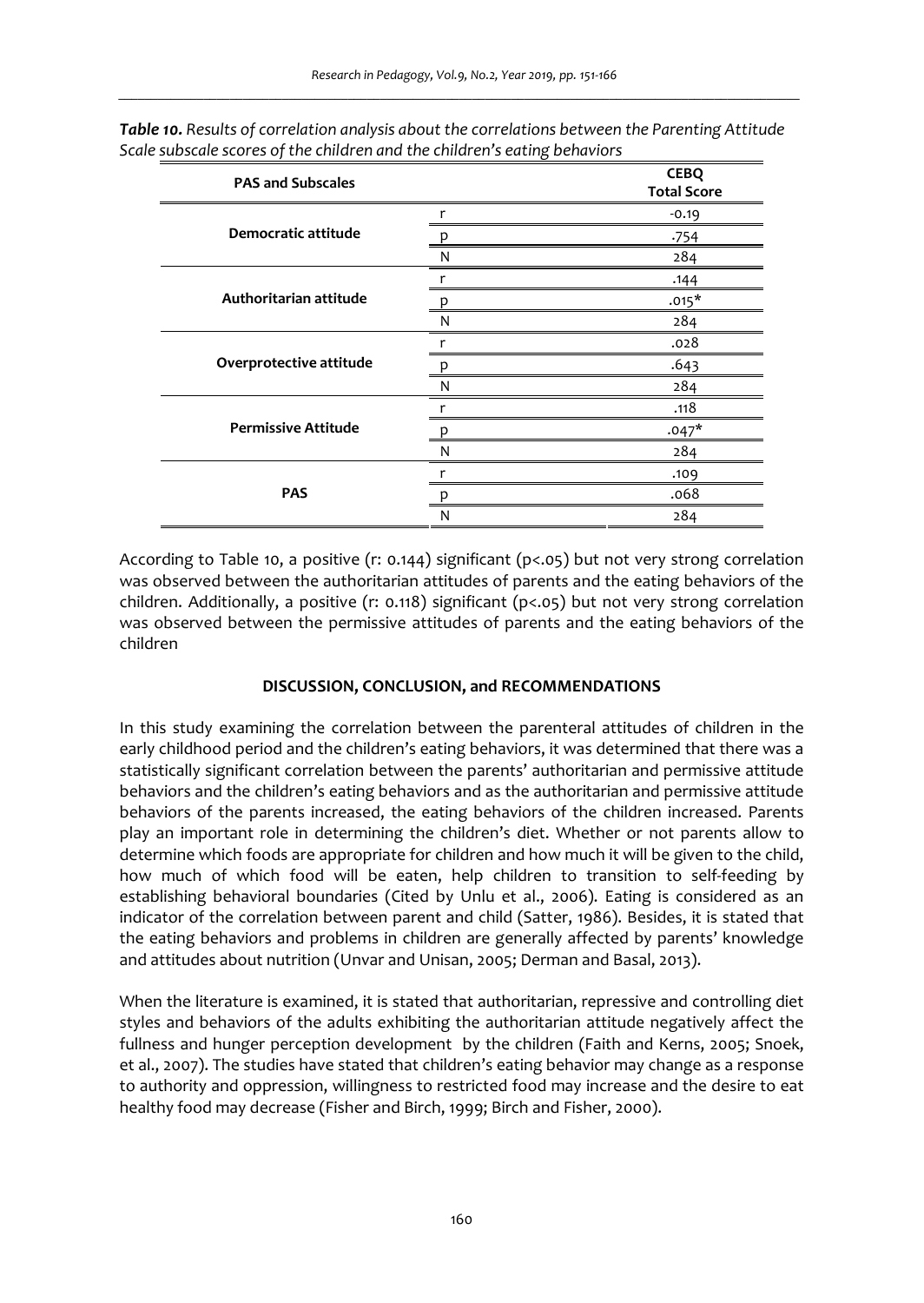Eating style of the families exhibiting the permissive attitude is also tolerant and permissive. When the literature is examined, it is stated that the children of parents who have tolerant eating style show more eating behaviors and are prone to obesity. The fact that these parents show high level of interest towards the child and consider the emotion of the child a lot and are unable to control their children ensures that they cannot establish a proper bond with their children (Hennessy, et al., 2010; Olvera and Power, 2010). In the studies, it is stated that parents with a tolerant and permissive eating attitude gave less negative feedback during the meal, their children were more appetent and the children had higher body mass indices (Hughes et al., 2011; Olvera and Power, 2010; Erkorkmaz et al., 2013). These studies in the literature support the results of the present study.

When the results were examined, it was determined that there was no significant correlation between the children's birth order, parents' education level, number of children, and income level of the family and the eating behaviors of the children. When the literature was examined, it was determined that the variables such as mothers' age, education level, number of children and working status affected the nutrition styles. It was stated in the studies that young mothers with low education level got higher rates of feeding their children when they were unhappy, sad and restless and higher scores in case of giving the food their children wanted as a reward if they ate the food they did not want (Muslu et al., 2014; Wardle et al., 2002; Vereecken et al., 2009;. Sleddens et al., 2010, Saxton et al., 2009). Some studies reported that the number of children that parents had did not affect their nutrition style (Kroller et al., 2008; Wardle et al., 2002). This was associated with the fact that the number of children that parents have did not chane the eating behavior of children because of not affecting their eating style.

In the study, the eating behaviors of four-year-old children were determined to be higher compared to the five-year-old children. This can be associated with the fact that 5-year-old children had increase awareness in general meaning compared to 4-year-old group and their self-control ability increased. It was determined in the study that the eating behaviors of girls were higher compared to boys. The studies conducted with the children in different age groups at school age and in adolescent period revealed that while no difference was seen between eating behaviors in healthy children in terms of gender, enjoying the food was more in boys diagnosed with obesity but emotional less eating behaviors were more in girls (Ozer et al., 2014). However, no study was found in the literature addressing the eating behaviors of preschool children in terms of age and gender. This was associated with the fact that in the society parents have a more protective approach towards boys causing boys to be less developed than girls in the preschool period. Additionally, the fact that girls had more eating attempts was associated with the fact that their eating attempts were more than boys.

In the study, it was determined that the parents with one child displayed a more democratic attitude compared to those with two children and first children faced with more democratic parental attitude compared to the last children and as the number of children increased, permissive attitudes of the parents decreased. As the number of children increased, the parents exhibited a more authoritarian attitude. When the number of children increased, the parents might have exhibited authoritarian attitudes to control them and reduce unwanted behaviors. This may have caused the interest in the first child to be more, the burnout of the parents to increase as the number of children increased, the patient level to decrease and correspondingly the parents' attitudes to be more strict-rigid, thus leading to a decrease in democratic attitude behaviors. Similar to these results, it was stated in the studies by Guneysu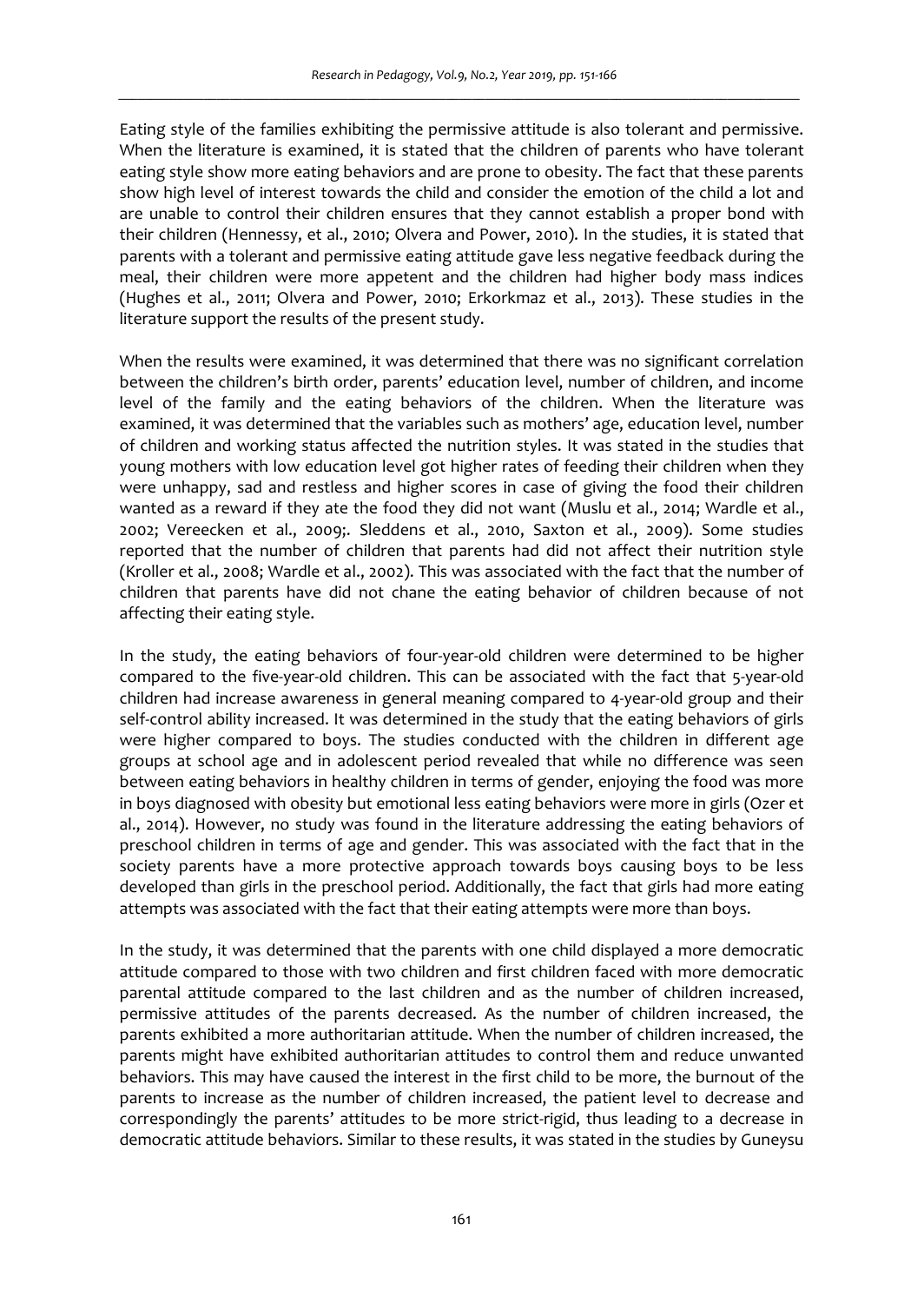(1982), Karadeniz (1994), Ozcan (1996), Er Gazeloglu (2000), Ozyurek, Tezel Sahin (2005), Sak et al., (2015), Ersoy (2013), Inci and Deniz (2015) that as the number of children increased, authoritarian attitude behavior of the parents increased.

It was determined that as the father's education level increased, the authoritarian attitude decreased and permissive attitude increased; as the education level of parents increased, overprotective attitude behaviors decreased. When the literature was examined, it was stated that as the education level of parents increased, overprotective attitude decreased, attitudes towards pressure and discipline decreased, children's academic successes increased, and the rate of democratic attitudes of parents increased (Ari, Bayhan and Artan, 1995; Ozcan, 1996; Er Gazeloglu, 2000; Sendogdu; 2000; Ozyurek, 2004; Uzun and Baran, 2019).

It was stated that the unemployed mothers exhibited a more overprotective attitude than employed mothers. It was determined that employed mothers displayed a more permissive attitude behavior than unemployed mothers. When the literature was examined, it was determined that especially housewife mothers had more protective and repressive attitudes than mothers who had occupations (Demiriz and Ogretir, 2007; Sendogdu, 2000; Ozyurek and Tezel Sahin, 2005). The limitation of the study is that the data were collected by parents and teachers.

In accordance with these results;

Considering that the parental attitudes are effective on children's eating behaviors in the early period as well as in many other areas, it would be helpful to provide parent training in this regard.

Considering the effect of parental attitudes on children, it can be ensured that parents receive training to improve their related awareness and to regulate their behaviors.

The awareness of the preschool teachers about guiding the children and families about children's eating behavior and parental attitudes can be increased.

It would be useful for further studies to investigate the correlation between eating behavior and parental attitudes over different variables.

Developing different assessment instruments to measure the eating behaviors of children and parental attitudes would also contribute to the field. It is also important to conduct longitudinal studies examining the eating behaviors of children in terms of age and gender.

It will be useful for future studies to determine the factors affecting the eating behaviors in order to prevent obesity.

# **REFERENCES**

- Aksoy, P. (2016). Aile ici iliskiler ve iletisim, *Aile Yasam Dinamigi,* (Ed:G. Baran), 67-112, Ankara: Pelikan.
- Anonymous (2010). Turkiye beslenme ve saglik arastirmasi 2010, Ankara: Hacettepe Universitesi Saglik Bilimleri Fakultesi Beslenme ve Diyetetik Bolumu. Retrieved from: https://www.saglik.gov.tr/TR,4736/turkiye-beslenme-ve-saglik-arastirmasi-2010 yayinlandi.html
- Anonymous (2019). Obezite hakkinda OECD raporu. Retrieved from https://www.tuseb.gov.tr/akademik/obezite-hakkinda-oecd-raporu
- Aral, N., Kandir, A. & Can Yasar, M. (2011). *Okul oncesi egitim & Okul oncesi egitim programi*. Istanbul: YA-PA.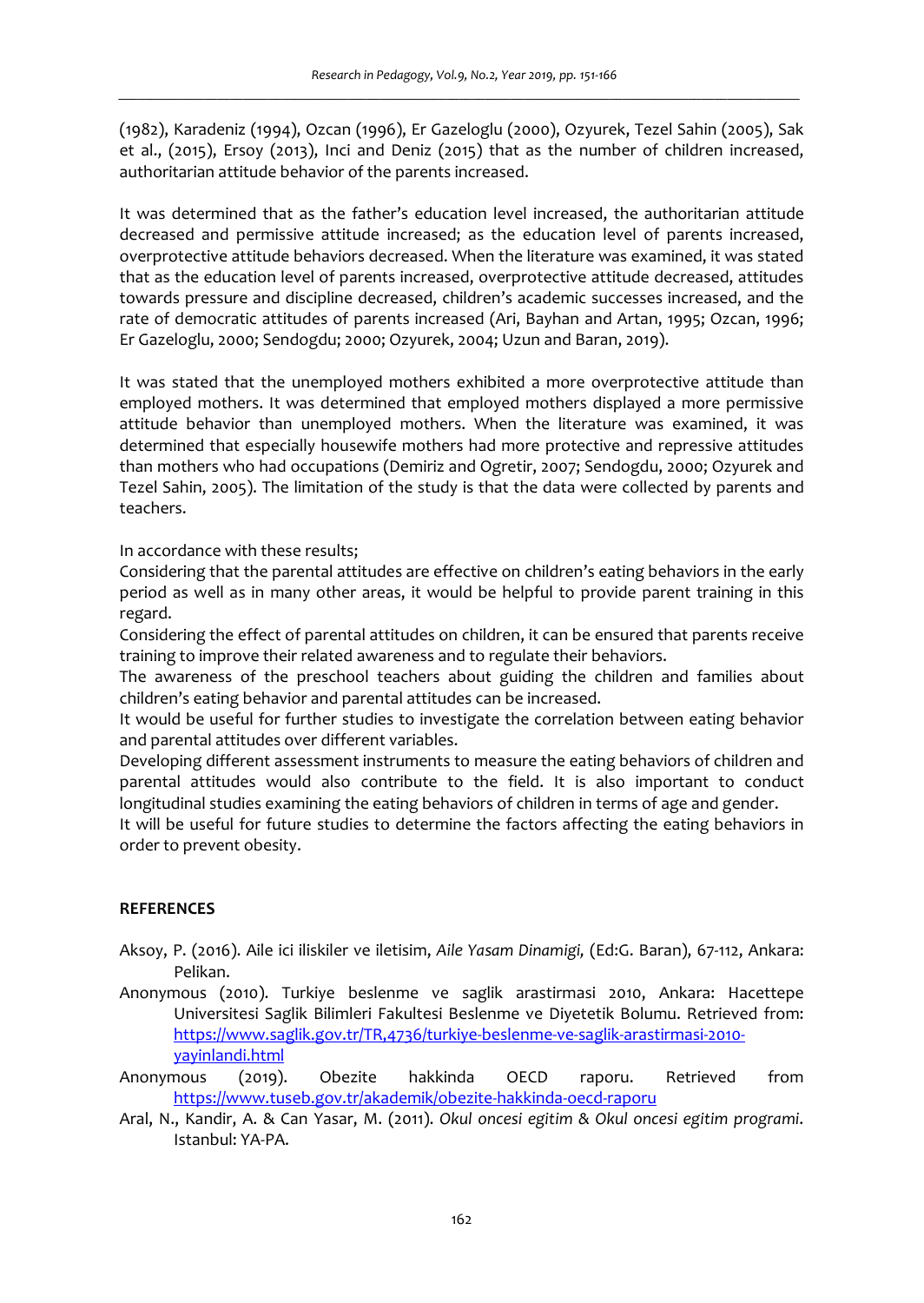- Ari, M., Bayhan P., & Artan I. (1995). Farkli ana-baba tutumlarinin 4-11 yas grubu cocuklarinda gorulen problem durumlarina etkisinin arastirilmasi, *Ya-Pa Okuloncesi Egitimi ve Yayginlastirilmasi Seminer Dergisi*, 10,23-38.
- Arli, M., Sanlier, N., Kucukkomurler, S. & Yaman, M. (2017). *Anne-cocuk beslenmesi*, Ankara: Pegem Akademi
- Ashcroft J, Semmler C, Carnell S, van Jaarsveld CH. & Wardle J. (2008).Continuity and stability of eating behaviour traits in children, *Eur J Clin Nutr;* 62:985-90. http://dx.doi.org/10.1038/sj.ejcn.1602855
- Birch LL & Fisher JO. (2000). Mothers' child-feeding practices influence daughters' eating and weight, *Am J Clin Nutr,* 71(5):1054-61.
- Chan C. (2008). Childhood obesity and adverse health effects in Hong Kong, *Obesity reviews,*  9: 87–90
- Derman, M. T., & Basal, H. A. (2013). Okul oncesi cocuklarinda gozlenen davranis problemleri ile ailelerinin anne-baba tutumlari arasindaki iliski, *Amasya Universitesi Egitim Fakultesi Dergisi*, 2(1), 115-144.
- Demir, E. K. & Sendil, G. (2008). Ebeveyn tutum olcegi (ETO). *Turk Psikoloji Yazılari Dergisi*, *11*(21), 15-25. Retrieved from https://toad.halileksi.net/sites/default/files/pdf /ebeveyntutum-olcegi-toad.pdf
- Demirezen, A. & Cosansu, G. (2005). Adolesan cagi ogrencilerde beslenme aliskanliklarinin degerlendirilmesi, S*ted,* 14 (28): 174-178. Retrieved from: http://www.ttb.org.tr/STED/sted0805/adolesan.pdf
- Demiriz, S. & Ogretir, A.D. (2007). Alt ve ust sosyo-ekonomik duzeydeki 10 yas cocuklarinin anne tutumlarinin incelenmesi. *Kastamonu Egitim Fakultesi Dergisi*, 15: (1), 105-122. Retrieved from: http://www.kefdergi.com/pdf/15\_1/105.pdf
- Er Gazeloglu, C.(2000). Ilkokul dorduncu sinif ogrencilerinin psiko-sosyal gelisimine ana-baba tutumunun etkisinin incelenmesi, Unpublished Master thesis, Hacettepe University, Institute of Healt Science, Ankara.
- Ergul, S., & Kalkim, A. (2011). Onemli bir kronik hastalik: cocukluk ve ergenlik doneminde obezite. *TAF Preventive Medicine Bulletin*, *10* (2), 223-230. Retrived from http://eds.a.ebscohost.com/eds/pdfviewer/pdfviewer?vid=0&sid=d3b448d4-f2cc-41dab0c1-063ced1 cbf53%40sessionmgr4007
- Erkorkmaz, U., Yilmaz, R., Demir, O, Sanisoglu, S.Y., Etikan, I. & Ozcetin, M. (2013). Cocuklarda yeme davranisi ile ebeveyn besleme tarzi arasindaki iliskinin kanonik korelasyon analizi ile incelenmesi, *Turkiye Klinikleri Journal of Medical Sciences*, 33, 138-148. Doi: 10.5336/medsci.2012-29490.
- Ersoy, E. (2013). Ortaokul cocuklarinin algiladiklari anne baba tutumlari ile benlik saygisi ve depresyon duzeyi arasindaki iliskinin incelenmesi (Istanbul ili Fatih ilcesi ornegi). Unpublished Master Thesis, Fatih University, Institute of Social Science, Istanbul.
- Faith, M.S. & Kerns J. (2005). Infant and child feeding practices and childhood overweight: the role of restriction. *Matern Child Nutr*, 1(3): 164-8. Doi: 10.1111/j.1740-8709.2005.00024.x
- Fisher J.O. & Birch L.L. (1999). Restricting access to palatable foods affects children's behavioral response, food selection, and intake. *Am J Clin Nutr*.69(6):1264-72. Doi: 10.1093/ajcn/69.6.1264
- Guneysu, S.(1982). Ana-babalarin cocuklarina karsi tutumlari ve cocuktaki davranis problemleri, Unpublished Master Thesis, Hacettepe University, Institute of Social Science, Ankara.
- Hennessy E., Hughes S.O., Goldberg J.P., Hyatt R.R. & Economos CD. (2010) Parent behavior and child weight status among a diverse group of underserved rural families. *Appetite*, 54(2):369-77. Doi: 10.1016/j.appet.2010.01.004.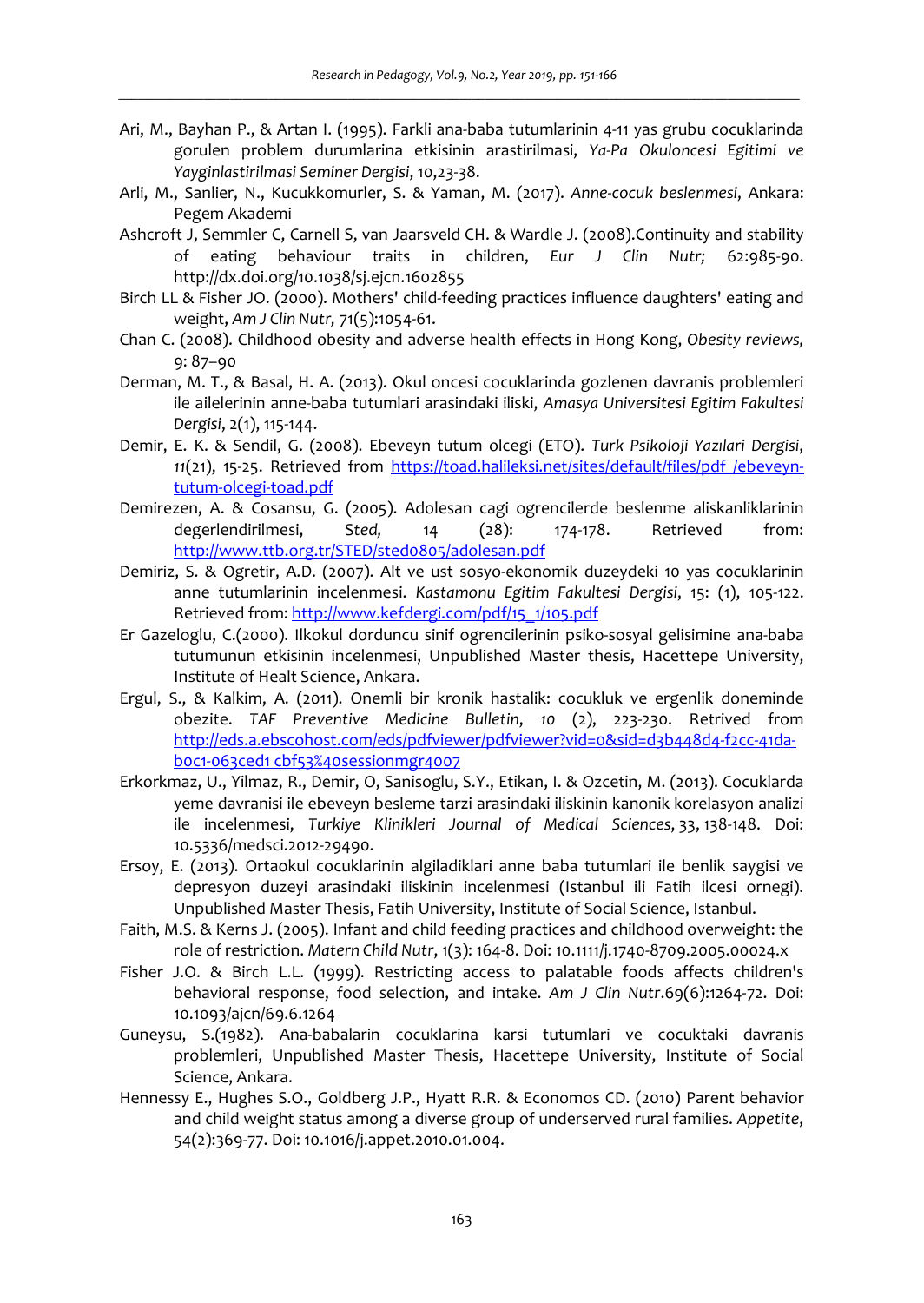- Hughes. S.O., Power, T.G., Papaioannou, M.A., Cross, M.B., Nicklas, T.A., Hall, S.K., et al. (2011). Emotional climate, feeding practices, and feeding styles: an observational analysis of the dinner meal in Head Start families. *İnt J Behav Nutr Phys Act*,8(1):60. Doi: 10.1186/1479-5868-8-60.
- Inci, M, & Deniz, U. (2015). Baba tutumlari ile cocugun yasi, cinsiyeti, dogum sirasi ve kardes sayisi degiskenleri arasindaki iliskinin incelenmesi. *Karadeniz Sosyal Bilimler Dergisi*, 7 (02). Retrieved from https://dergipark.org.tr/tr/download/article-file/149858.
- Karadeniz, A.(1994). Lise son sinif ogrencileri uzerinde demokratik ve otoriter olarak algilanan ana-baba tutumlariyla cesitli mesleki degerler arasindaki iliskinin incelenmesi, Unpublished Master Thesis Karadeniz Teknik University, Institute of Social Science, Trabzon.
- Kutlu, R. & Civi, S. (2009). Ozel bir ilkogretim okulu ogrencilerinde beslenme aliskanliklarinin ve beden kitle indekslerinin degerlendirilmesi, *Firat Tip Dergisi* 14(1): 18-24. Retrieved from http://www.firattipdergisi.com/pdf/pdf\_FTD\_533.pdf
- Kobak, C. & Pek, H. (2011). Okul Oncesi Donemde (3-6 Yas) Ana Cocuk Sagligi ve Anaokulundaki Cocuklarin Beslenme Ozelliklerinin Karsilastirilmasi, *Hacettepe Universitesi Egitim Fakultesi Dergisi* (H. U. Journal of Education) 30(2): 42-55. Retrieved from http://www.efdergi.hacettepe.edu.tr/yonetim/icerik/makaleler/6-published.pdf
- Koksal, G. & Ozel Gokmen, H. (2008). *Okul oncesi donemde obezite*. TC Saglik Bakanligi Temel Saglik Hizmetleri Genel Mudurlugu Beslenme ve Fiziksel Aktiviteler Daire Baskanligi Yayinlari, Ankara. Retrieved from https://sbu.saglik.gov.tr/Ekutuphane/ kitaplar/t48.pdf
- Kroller K, Warschburger P. (2008). The association between maternal feeding style and food intake of children with a higher risk for overweight. *Appetite*; 51: 166-72. Doi: 10.1016/j.appet.2008.01.012.
- Kurtulmus, Z. & Temel, Z. F. (2003). Anne egitim programinin dort-alti yas cocugu olan alt sosyo-ekonomik duzeydeki annelerin ve babalarin aile iliskilerini algilamasina etkisinin incelenmesi, Unpublished Master Thesis, Gazi University, Institute of Educational Sciences, Ankara.
- MEGEP, (2007). Beslenme, mesleki egitim ve ogretim sisteminin guclendirilmesi projesi, Ankara: Milli Egitim Bakanligi.
- Muslu GK, Beytut D, Kahraman A, Yardimci F, Basbakkal Z. (2014). Ebeveyn besleme tarzi ve etkileyen etmenlerin incelenmesi. Turk Pediatri Arsivi; 49: 224-30. Doi: 10.5152/tpa.2014.1742
- Ogden, C.L, Carroll, M.D., Kit, B.K. & Flagel, K. M. (2014). Prevalence of childhood and adult obesity in the United States, 2011-2. *JAMA*, 311 (8): 806-14. Doi: 10.1001/jama.2014.732.
- Olvera, N.& Power, T.G. (2010) Brief report: parenting styles and obesity in Mexican American children: a longitudinal study. *J Pediatr Psychol,* 35(3):243-9. doi: 10.1093/jpepsy/jsp071.
- Okdemir, D., & Esen, I. (2018). Cocukluk cagi obezitesinden korunma ve tedavi yaklasimlari. *Firat Tip Dergisi/ Firat Med J*, *23*, 100-105. Doi:10.5222/j.child.2018.59389.
- Ozcan, H. (1996). Ilkokul ogrencilerinin ozguvenleri, akademik basarilari ve annebaba tutumlari arasindaki iliskiler, Unpublished Master Thesis, Marmara University, Institute of Social Science, Istanbul.
- Ozer, S., Bozkurt, H., Sonmezgoz, E., Bilge, S., Yilmaz, R., & Demir, O. (2014). Obezite tanili cocuklarda yeme davranisinin degerlendirilmesi. *Cocuk Dergisi,* 14(2), 66-71. DOİ: 10.5222/j.child.2014.066.
- Ozyurek, A., & Tezel-Sahin, F. (2005). 5-6 yas grubunda cocugu olan ebeveynlerin tutumlarinin incelenmesi, *Gazi Egitim Fakultesi Dergisi*, 25(2), 19-34. Retrieved from http://gefad.gazi.edu.tr/article/view/5000078718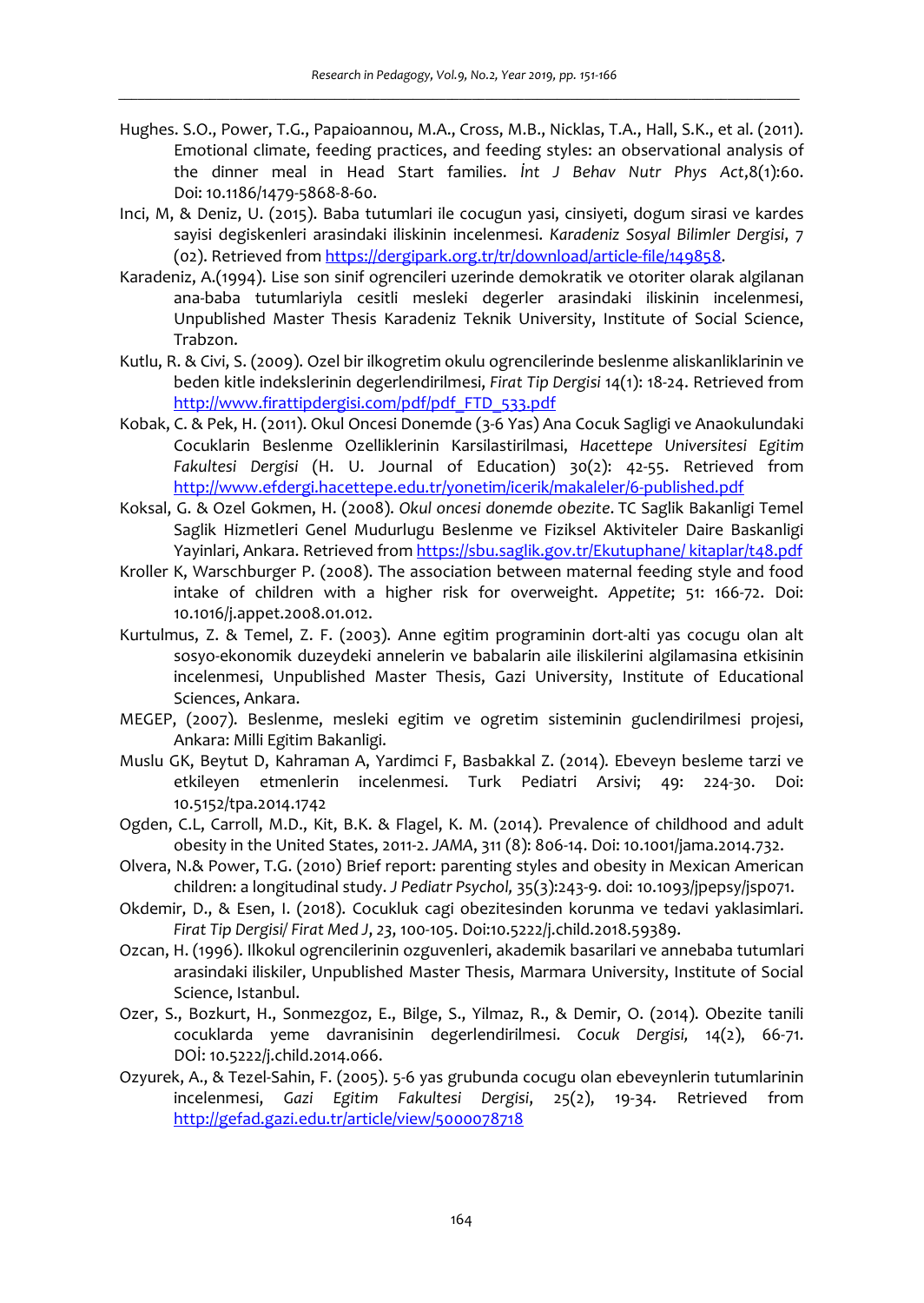- Palut, B. (2008). Dusunme stilleri ve anne-baba tutumlari arasindaki iliski. *Dokuz Eylul Universitesi Buca Egitim Fakultesi Dergisi,* 24, 1-11. Retrieved from https://dergipark.org.tr/tr/pub/deubefd/issue/25427 /268239
- Pyle, S. A., Sharkey, J., Yetter, G., Felix, E., Furlong, M. J., & Poston, W. C. (2006). Fighting an epidemic: The role of schools in reducing childhood obesity. *Psychology in the Schools*, *43*(3), 361-376. Doi: 10.1002/pits.20146.
- Sak, R., Sak, Sahin, I., Atli, S., & Sahin, B.K. (2015). Okul oncesi donem: Anne baba tutumlari. *Mersin University Journal of the Faculty of Education*, 11(3), 972-991. Doi: 10.17860/efd.33313.
- Saxton J, Carnell S, van Jaarsveld CH, Wardle J. (2009). Maternal education is associated with feeding style. *J Am Diet Assoc*; 109: 894-8. Doi: 10.1016/j.jada.2009.02.010.
- Sendogdu, M.C. (2000*). Anaokuluna devam eden 5-6 yas grubu cocuklarin anne babalarini algilamalari ile anne babalarinin kendi tutumlarini algilamalari arasindaki iliskinin incelenmesi.* Unpublised Master Thesis. Gazi University, Ankara.
- Sleddens EF, Kremers SP, De Vries NK, Thijs C. (2010). Relationship between parental feeding styles and eating behaviours of Dutch children aged 6-7. *Appetite*; 54(1): 30-6. Doi: 10.1016/j.appet.2009.09.002.
- Snoek HM, Engels RC, Janssens JM, & van Strien T. (2007) Parental behaviour and adolescents' emotional eating. *Appetite*, 49(1):223-30. Doi: 10.1016/j.appet.2007.02.004
- Tedik, S. E. (2017). Fazla kilo/obezitenin onlenmesinde ve saglikli yasamin desteklenmesinde hemsirenin rolu. *Turkiye Diyabet ve Obezite Dergisi*, 1(2), 54-62. Doi: 10.25048/tjdo.2017.9
- Thayer, S.E. & Zimmerman, J. (2003). *Ayrilanlar icin cocuk bakimi*, Ankara: Arkadas Yayinevi.
- Uskun, E., Ozturk, M. Kisioglu, N.A. Kirbiyik, S. & Demirel, R. (2005). İlkogretim ogrencilerinde obezite gelisimini etkileyen faktorler, *Suleyman Demirel Universitesi Tip Dergisi,* 12 (2): 19-25. Retrieved from https://dergipark.org.tr/tr/download/article-file/196582
- Uzun, H. & Baran, G. (2019). Babalarin okul oncesi donemdeki cocuklariyla iliskisinin bazi degiskenlere gore incelenmesi. *Mersin Universitesi Egitim Fakultesi Dergisi,* 15(1). 47-60. Doi: 10.17860/mersinefd.518207
- Unver, Y., & Unusan, N. (2005). Okul oncesinde beslenme egitimi uzerine bir arastirma. *Selcuk Universitesi Sosyal Bilimler Enstitusu Dergisi,* (14), 529-551. Retrived from dergisosyalbil.selcuk.edu.tr › susbed › article › download
- Vereecken C, Legiest E, De Bourdeaudhuij I, Maes L. (2009). Associations between general parenting styles and specific food-related parenting practices and children's food consumption. *Am J Health Promot* ; 23(4): 233-40. Doi: 10.4278/ajhp.07061355.
- Wardle J, Guthrie CA, Sanderson S, Rapoport L. (2001). Development of the children's eating behaviour questionnaire. *J Child Psychol Psyc*; 42(7):963-70. Doi: 10.1111/1469- 7610.00792
- Wardle J, Sanderson S, Guthrie CA, Rapoport L, Plomin R. (2002). Parental feeding style and the intergenerational transmission of obesity risk. *Obes Res*.; 10(6): 453-62. Doi: 10.1038/oby.2002.63
- Yavuzer, H. (1993). *Anne-baba ve cocuk*. İstanbul: Remzi Kitabevi.
- Yilmaz R, Esmeray H, Erkorkmaz U. (2011) Adaptation study of the Turkish Children's Eating Behavior Questionnaire. *Anatolian Journal of Psychiatry*;12(4):287-94. Retrived from http://www.anadolupsikiyatri.net/index.php?mno=12686
- Zametkin AJ, Zoon CK, Klein HW, & Munson SM. (2004). Psychiatric aspects of child and adolescent obesity: A review of the past 10 years. *Journal of the American Academy of Child and Adolescent Psychiatry*. 43: 134–150. Doi: 10.1097/00004583-200402000-00008